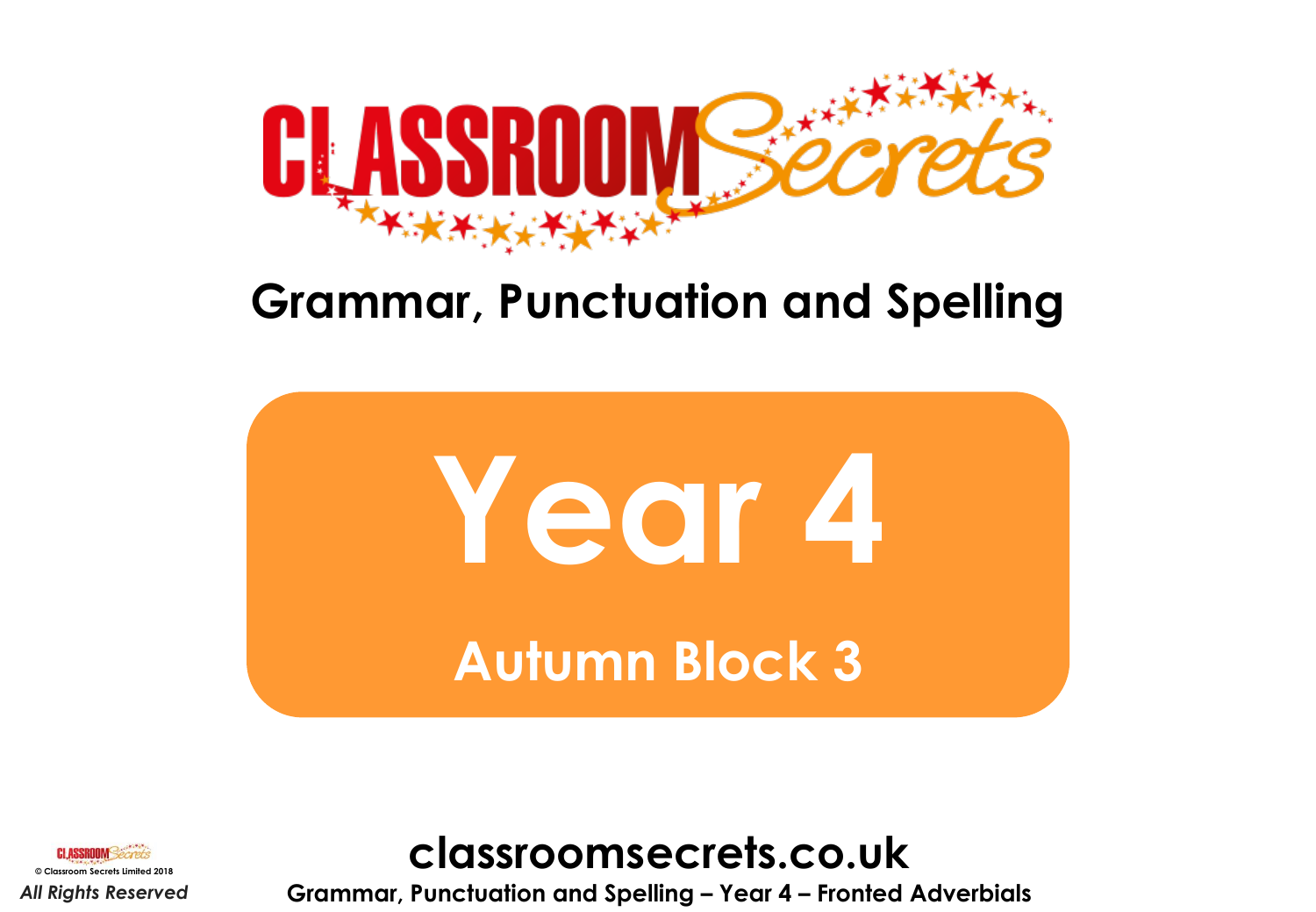## **Yearly Overview for Year 4**

|               | <b>Week1</b>                                   | <b>Week 2</b> | Week 3 | Week 4    | Week 5 | Week 6        | <b>Week 7</b>          | <b>Week 8</b>                | Week 9        | <b>Week 10</b> | <b>Week 11</b> | Week 12 |
|---------------|------------------------------------------------|---------------|--------|-----------|--------|---------------|------------------------|------------------------------|---------------|----------------|----------------|---------|
| <b>Autumn</b> | 1. Ready to Write                              |               |        |           |        | 2. Pronouns   |                        | <b>3. Fronted Adverbials</b> |               |                | Assessments    |         |
| Spring        | 1. Apostrophes                                 |               |        | 2. Speech |        |               | <b>3. Noun Phrases</b> |                              | 4. Suffixes 1 |                | Assessments    |         |
| Summer        | 1. Standard<br>2. Paragraphs<br><b>English</b> |               |        |           |        | 3. Suffixes 2 |                        |                              |               | Assessments    |                |         |



## **classroomsecrets.co.uk**

**Grammar, Punctuation and Spelling – Year 4 – Yearly Overview**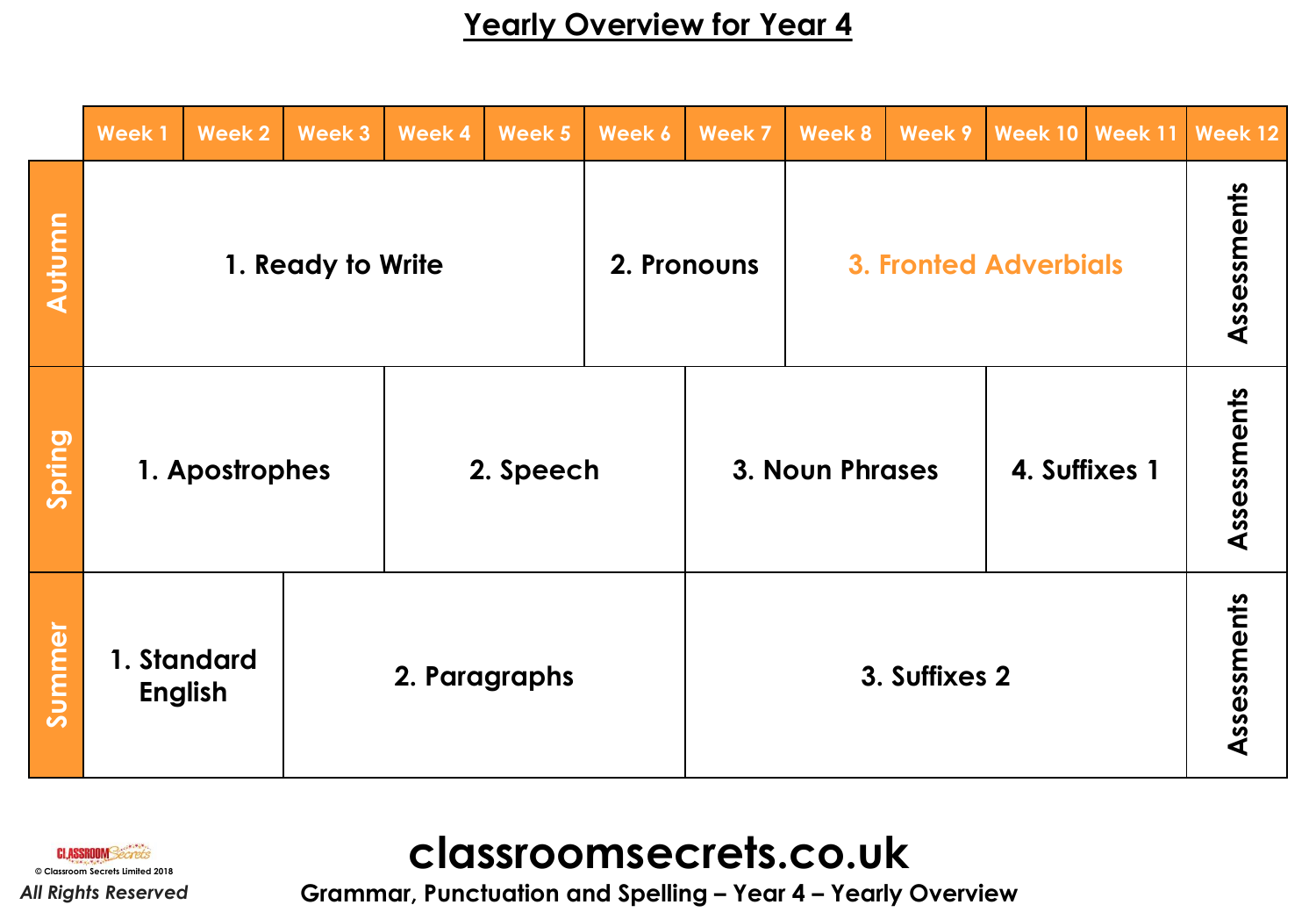## **Teaching Information**

**This scheme of work has been designed to be used in conjunction with your English writing curriculum. We recommend spreading the small steps out over the number of weeks suggested on the yearly overview. It is important to develop and build pupils' grammar, punctuation and spelling knowledge alongside reading and writing as this is the foundation of the English language. Understanding these elements of the English language enables pupils to not only enjoy English as a subject in its own right, but also to access the rest of the subjects within the whole curriculum.** 

**Each block will develop English language fluency as well as application and reasoning to allow children to use these skills across all subject areas. We have provided some notes and guidance for each small step which breaks down the expectations for each pupil, as well as focused questions to help support your teaching.** 

**Every step within each block has corresponding resources available on our website. These resources include a Teaching PowerPoint, Varied Fluency questions, and Application and Reasoning questions. The resources for each first step in every block are available to download for free.** 



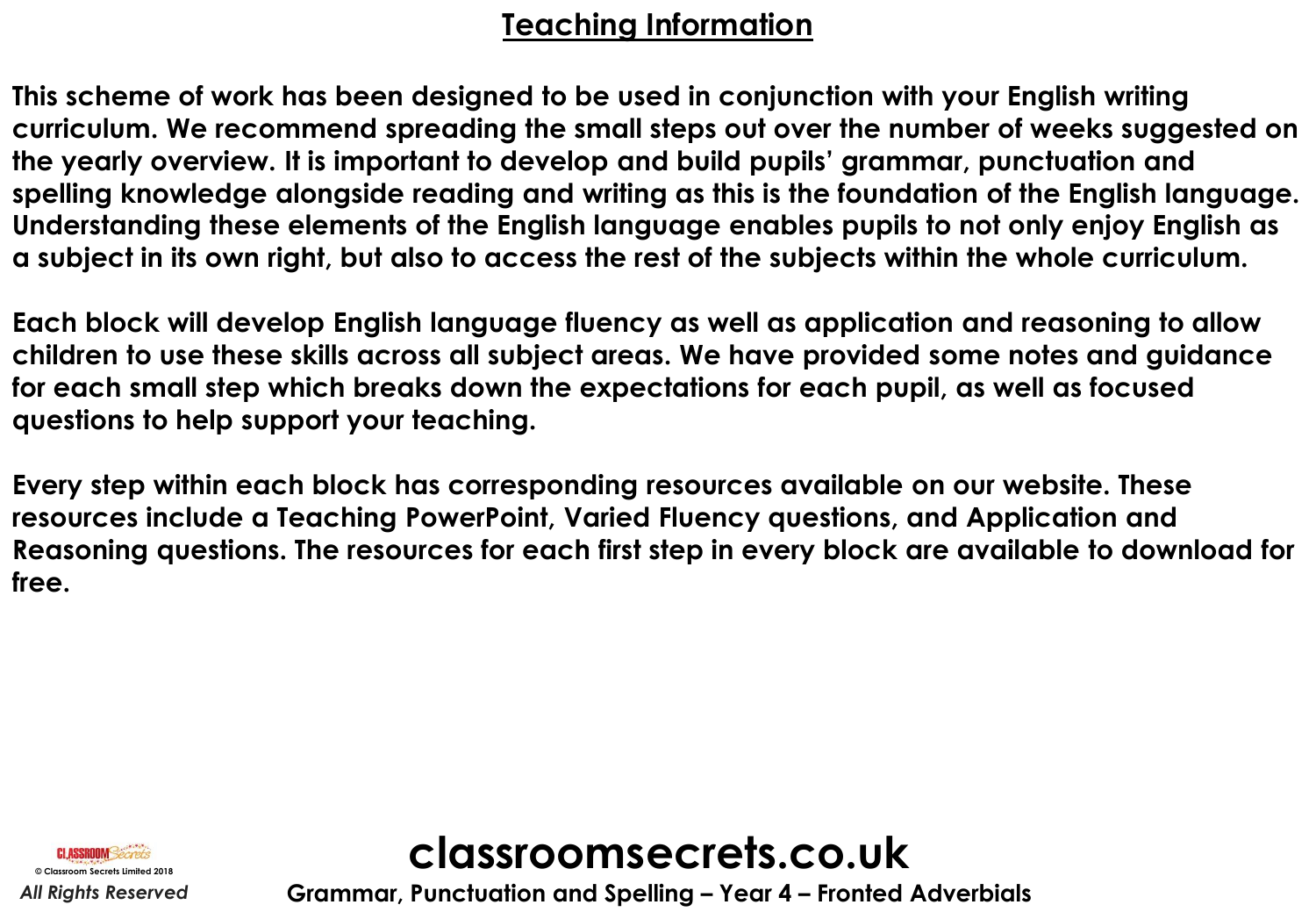### **Autumn Block 3 – Fronted Adverbials**

## **National Curriculum Objectives:**

- **(4G5.6b) [Using fronted adverbials](https://classroomsecrets.co.uk/content-domain-filter/?fwp_contentdomain=4G5.6b)**
- **(4G5.6b) [Fronted adverbials \[for example, Later that day, I heard the bad news.\]](https://classroomsecrets.co.uk/content-domain-filter/?fwp_contentdomain=4g5.6b)**
- **(4G5.6b) [Using commas after fronted adverbials](https://classroomsecrets.co.uk/content-domain-filter/?fwp_contentdomain=4g5.6b)**
- **(4G5.6b) [Use commas after fronted adverbials](https://classroomsecrets.co.uk/content-domain-filter/?fwp_contentdomain=4g5.6)**
- **Terminology for pupils:**
	- **(4G1.6a) [adverbial](https://classroomsecrets.co.uk/content-domain-filter/?fwp_contentdomain=4g1.6a)**

## **Small Steps**

- **1. [What is an adverbial?](#page-4-0)**
- **2. [Recognising Fronted Adverbials 1](#page-5-0)**
- **3. [Time Specific Adverbials](#page-6-0)**
- **4. [Place Specific \(Prepositional\)](#page-7-0)**
- **5. [Descriptive Fronted Adverbials](#page-8-0)**
- **6. [Recognising Fronted Adverbials 2](#page-9-0)**
- **7. [Using Fronted Adverbials](#page-10-0)**



# **classroomsecrets.co.uk**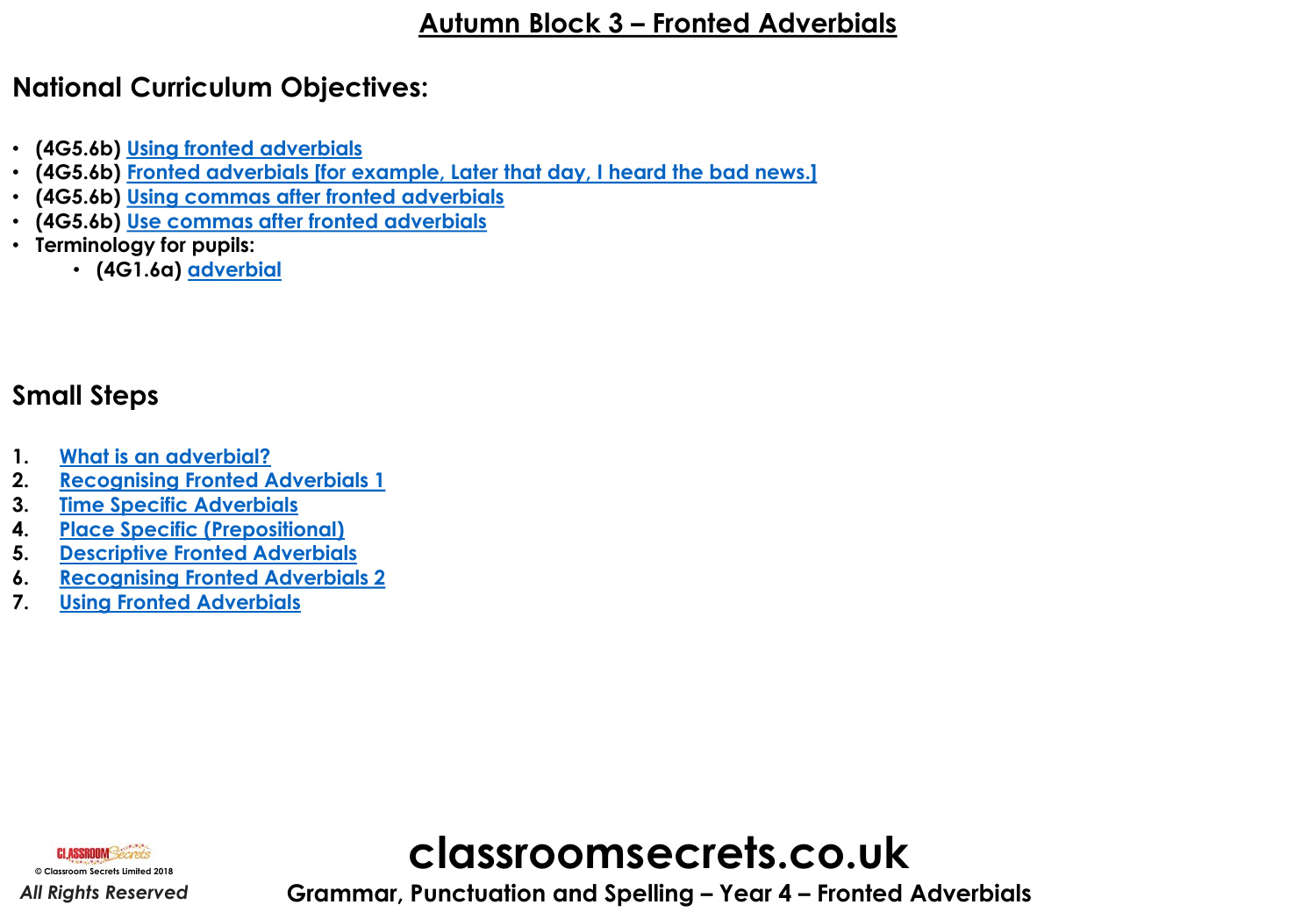## **Step 1 – What is an Adverbial?**

### <span id="page-4-0"></span>**Notes and Guidance**

- **From Year 3, children should know that adverbs can be used to expand sentences by adding information about when, how, where or how often a verb takes place.**
- **Children should already know that a single adverb can be used in different locations within a sentence.**
- **In this step, children will learn that adverbs can be expanded into adverbial phrases.**
- **Adverbs (single words) can also be used as an adverbial on their own but for the purposes of introducing this area the first step is to introduce the idea of an adverbial within a sentence.**

## **Focused Questions**

- **What is an adverb?**
- **Which part of the sentence gives us more information about the verb?**
- **What is an adverbial phrase?**
- **Can you change the adverb in this sentence?**
- **How do we know when/how/where the verb takes place?**

**You can find a [free range of resources](https://classroomsecrets.co.uk/category/gps/year-4-gps/long-term-plan-year-4-gps/autumn-block-3-fronted-adverbials/step-1-autumn-block-3-fronted-adverbials/) for this step on our website, which include a Teaching Powerpoint, Varied Fluency questions, Application and Reasoning questions, and a Homework Extension.**



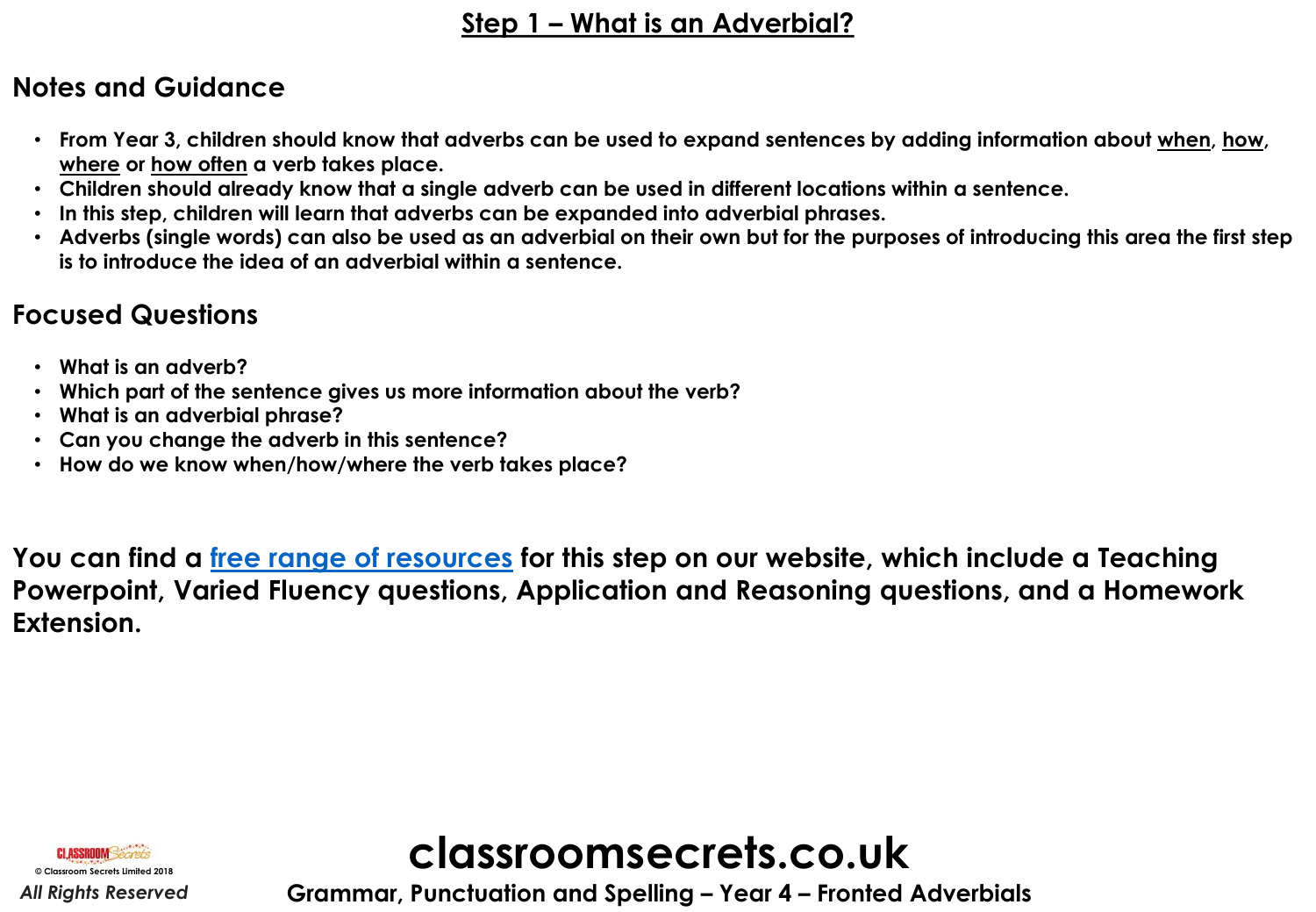## **Step 2 – Recognising Fronted Adverbials 1**

## <span id="page-5-0"></span>**Notes and Guidance**

- **Children should know that a main clause can be expanded by adding an adverbial phrase. They should also know that the location of this adverbial phrase can be moved within the sentence.**
- **Children need to know that an adverbial can start a sentence and that this is called a fronted adverbial.**
- **Children should know that almost all fronted adverbials are followed by a comma even if it is only one word, i.e.** *Yesterday, I went to the shops* **and that exceptions to this rule are extremely rare***.* **Writers may choose to omit the comma to change the pace if the sense is not lost (e.g.** *Suddenly it started)* **but more often a comma would follow the fronted adverbial.**

## **Focused Questions**

- **What is an adverbial phrase? What does it do within a sentence?**
- **Identify the fronted adverbial in this sentence. What punctuation mark should be used after it?**
- **Can you change the location of the adverbial phrase within this sentence?**
- **Change this sentence so that the adverbial phrase becomes a fronted adverbial. What have you had to change or add?**

**You can find a [range of resources](https://classroomsecrets.co.uk/category/gps/year-4-gps/long-term-plan-year-4-gps/autumn-block-3-fronted-adverbials/step-2-autumn-block-3-fronted-adverbials/) for this step on our website, which include a Teaching Powerpoint, Varied Fluency questions, Application and Reasoning questions, and a Homework Extension.**



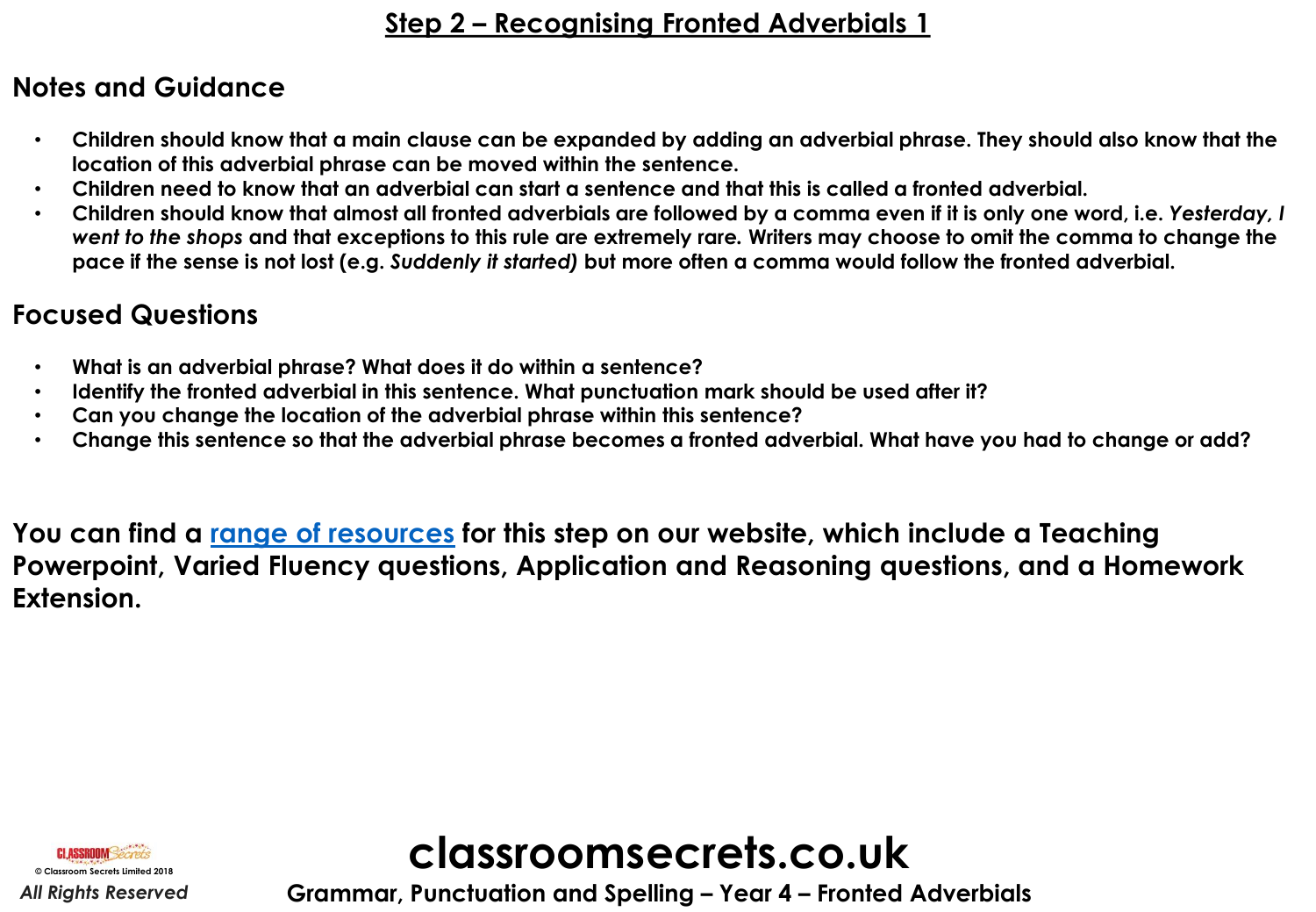#### **Step 3 – Time Specific Adverbials**

## <span id="page-6-0"></span>**Notes and Guidance**

- **Now that children have been introduced to adverbial phrases and fronted adverbials, they should be taught that there are different types of fronted adverbials.**
- **By now, children should know that fronted adverbials can tell us about** *when, where, how* **and** *how often***.**
- **This step focuses on time specific fronted adverbials that tell us** *when* **or** *how often* **the main clause takes place.**

## **Focused Questions**

- **What does this fronted adverbial tell us?**
- **How can you change the time the action takes place in a sentence?**
- **What types of words tell us when something takes place?**

**You can find a [range of resources](https://classroomsecrets.co.uk/category/gps/year-4-gps/long-term-plan-year-4-gps/autumn-block-3-fronted-adverbials/step-3-autumn-block-3-fronted-adverbials/) for this step on our website, which include a Teaching Powerpoint, Varied Fluency questions, Application and Reasoning questions, and a Homework Extension.**



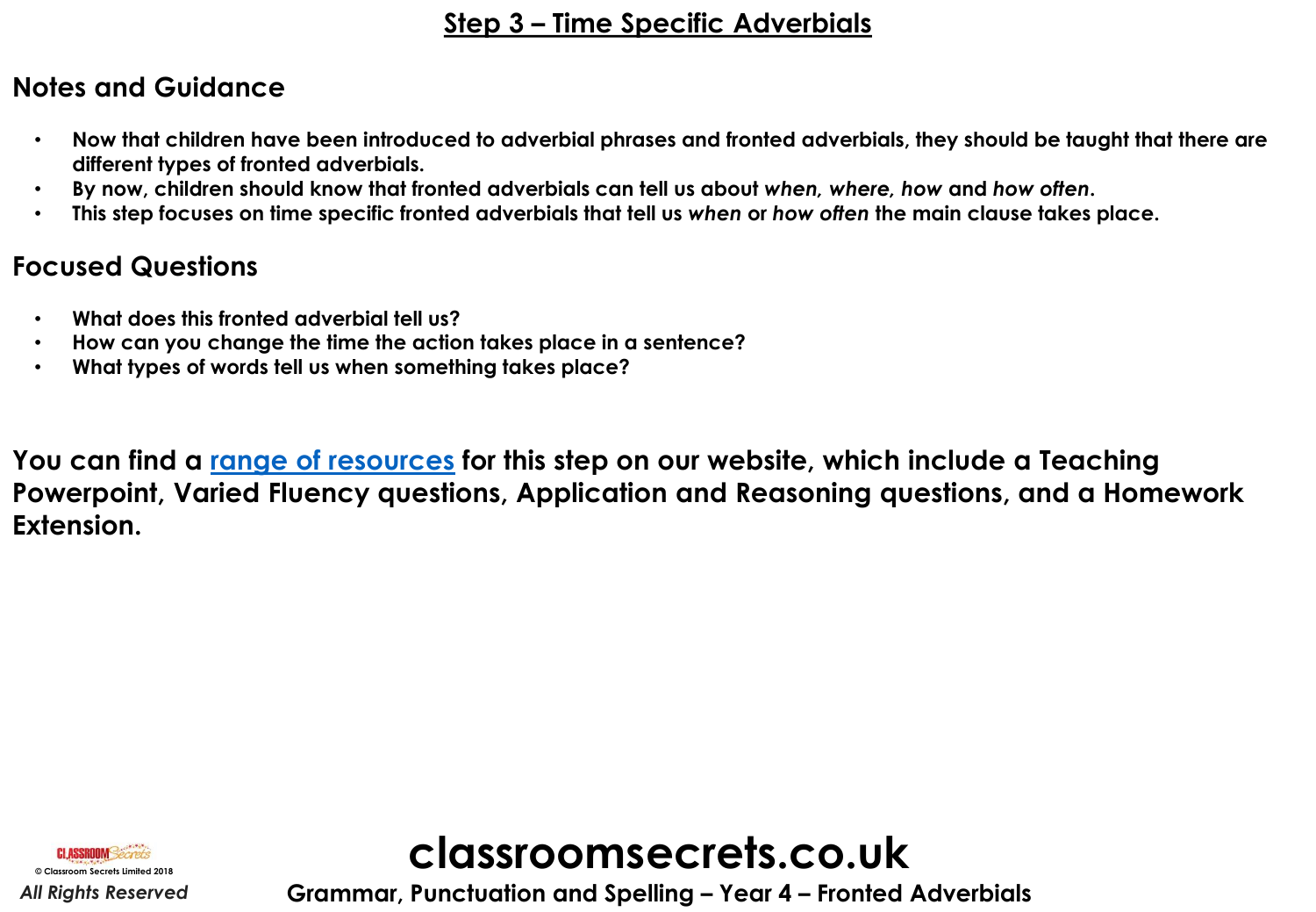## **Step 4 – Place Specific (Prepositional) Adverbials**

## <span id="page-7-0"></span>**Notes and Guidance**

- **This step focuses on fronted adverbials that tell us** *where* **the main clause takes place.**
- **From Year 3, children should know about prepositions and propositional phrases. In this step, they use this knowledge to look at how a prepositional phrase can be used to modify a verb rather than a noun.**

## **Focused Questions**

- **What does this fronted adverbial tell us?**
- **How can you change the place the action takes place in a sentence?**
- **What types of words tell us when something takes place?**

**You can find a [range of resources](https://classroomsecrets.co.uk/category/gps/year-4-gps/long-term-plan-year-4-gps/autumn-block-3-fronted-adverbials/step-4-autumn-block-3-fronted-adverbials/) for this step on our website, which include a Teaching Powerpoint, Varied Fluency questions, Application and Reasoning questions, and a Homework Extension.**



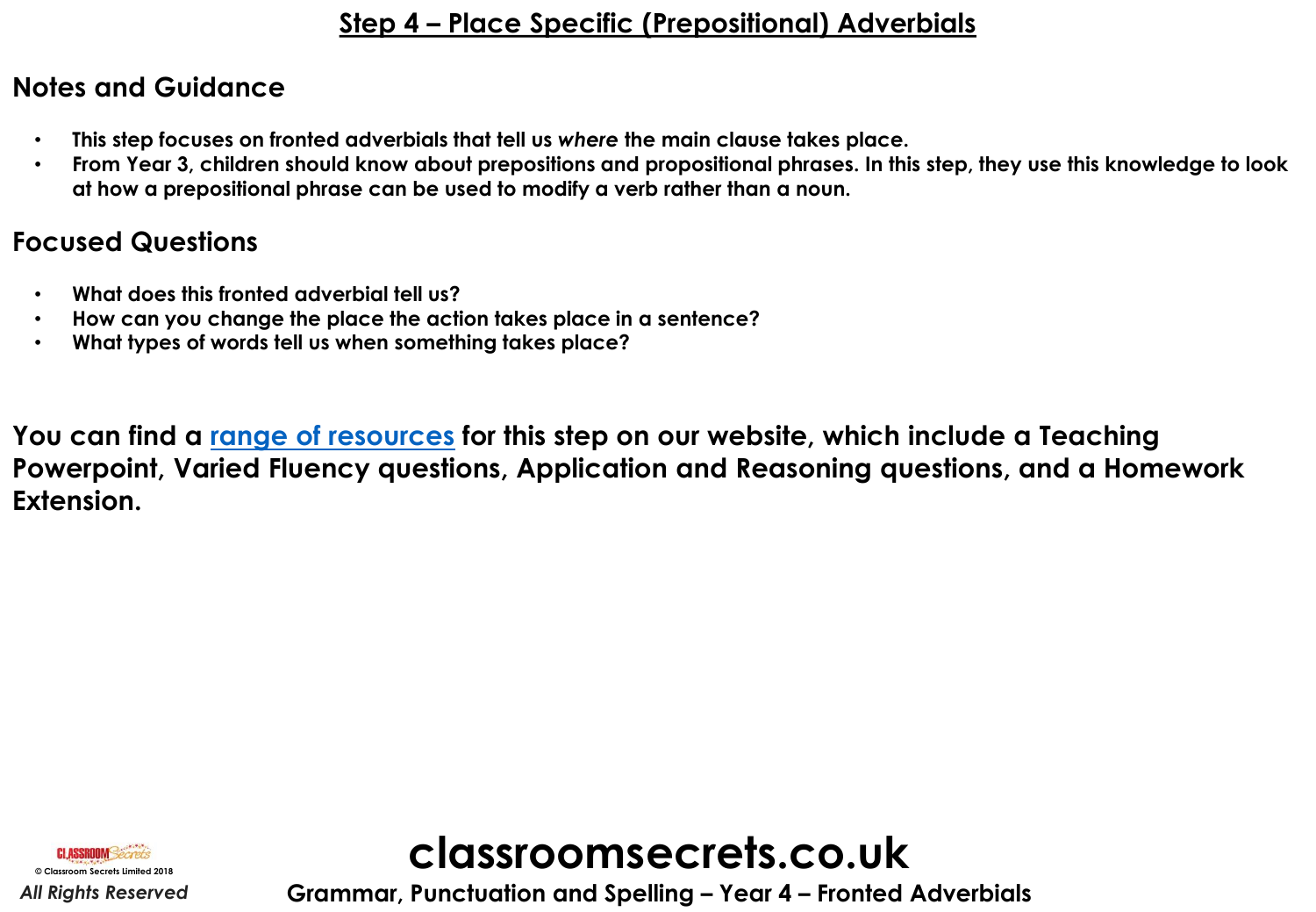## **Step 5 – Descriptive Fronted Adverbials**

### <span id="page-8-0"></span>**Notes and Guidance**

- **This step focuses on fronted adverbials that tell us** *how* **the main clause takes place.**
- **This step will cover fronted adverbials that describe the manner and degree of the action in the main clause.**

#### **Focused Questions**

- **What does this fronted adverbial tell us?**
- **What does the fronted adverbial tell us about the manner in which the action takes place?**
- **How can you change the meaning of the sentence using a different fronted adverbial?**

**You can find a [range of resources](https://classroomsecrets.co.uk/category/gps/year-4-gps/long-term-plan-year-4-gps/autumn-block-3-fronted-adverbials/step-5-autumn-block-3-fronted-adverbials/) for this step on our website, which include a Teaching Powerpoint, Varied Fluency questions, Application and Reasoning questions, and a Homework Extension.**



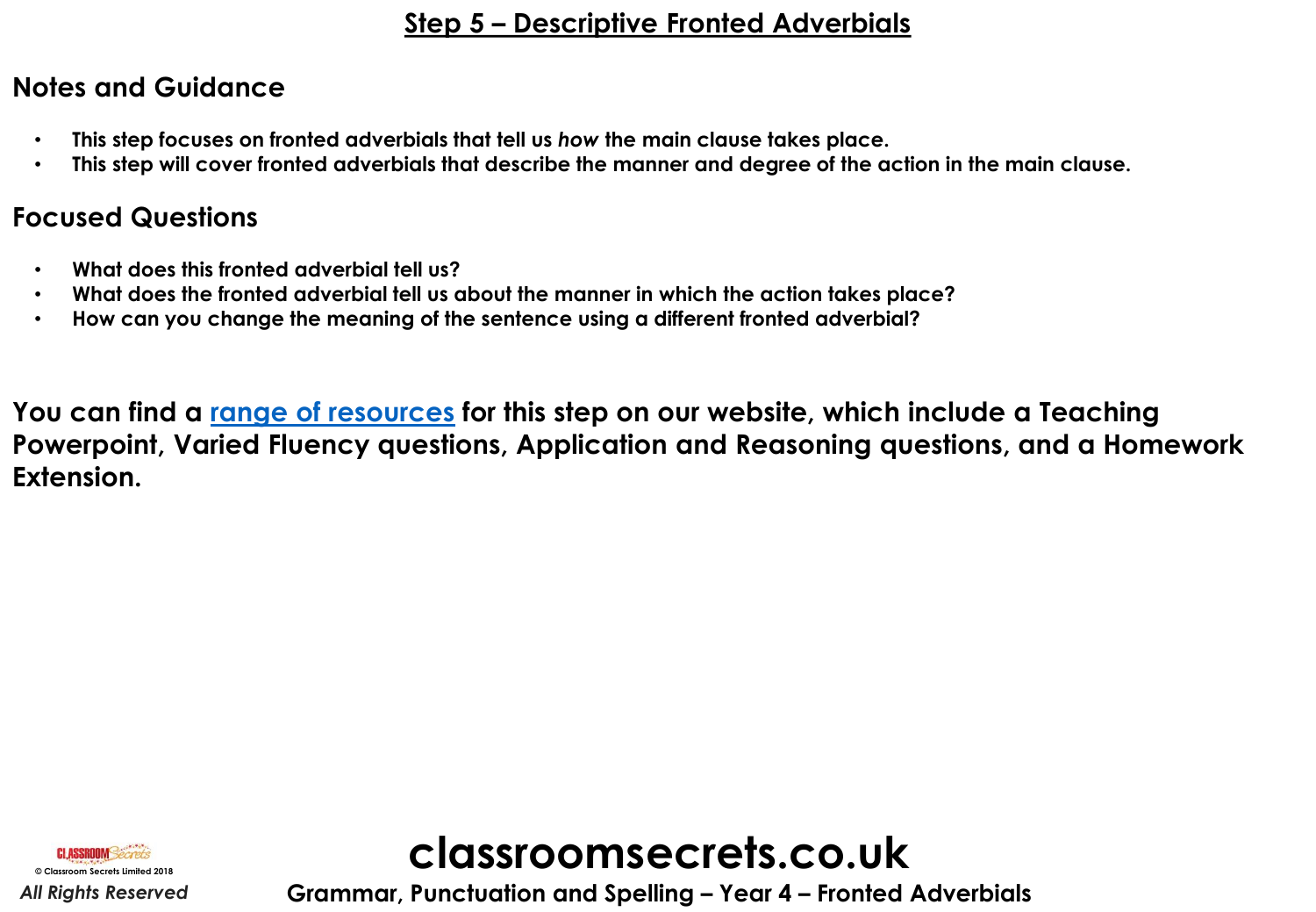## **Step 6 – Recognising Fronted Adverbials 2**

## <span id="page-9-0"></span>**Notes and Guidance**

- **Children should now be familiar with fronted adverbials and their different types.**
- **Children need to know that choosing which information is given in a fronted adverbial decides what the reader finds out and when.**
- **Children should be able to use their knowledge to compare different types of fronted adverbials and decide whether the information provided in a fronted adverbial is appropriate and how it can affect the rest of the sentence.**

## **Focused Questions**

- **Which type of fronted adverbial is this?**
- **What does the fronted adverbial tell us about the main clause in this sentence?**
- **Identify the type of fronted adverbial in this sentence. What punctuation mark should be used after it?**
- **Change this sentence so that the fronted adverbial gives the reader a different piece of information.**

**You can find a [range of resources](https://classroomsecrets.co.uk/category/gps/year-4-gps/long-term-plan-year-4-gps/autumn-block-3-fronted-adverbials/step-6-autumn-block-3-fronted-adverbials/) for this step on our website, which include a Teaching Powerpoint, Varied Fluency questions, Application and Reasoning questions, and a Homework Extension.**